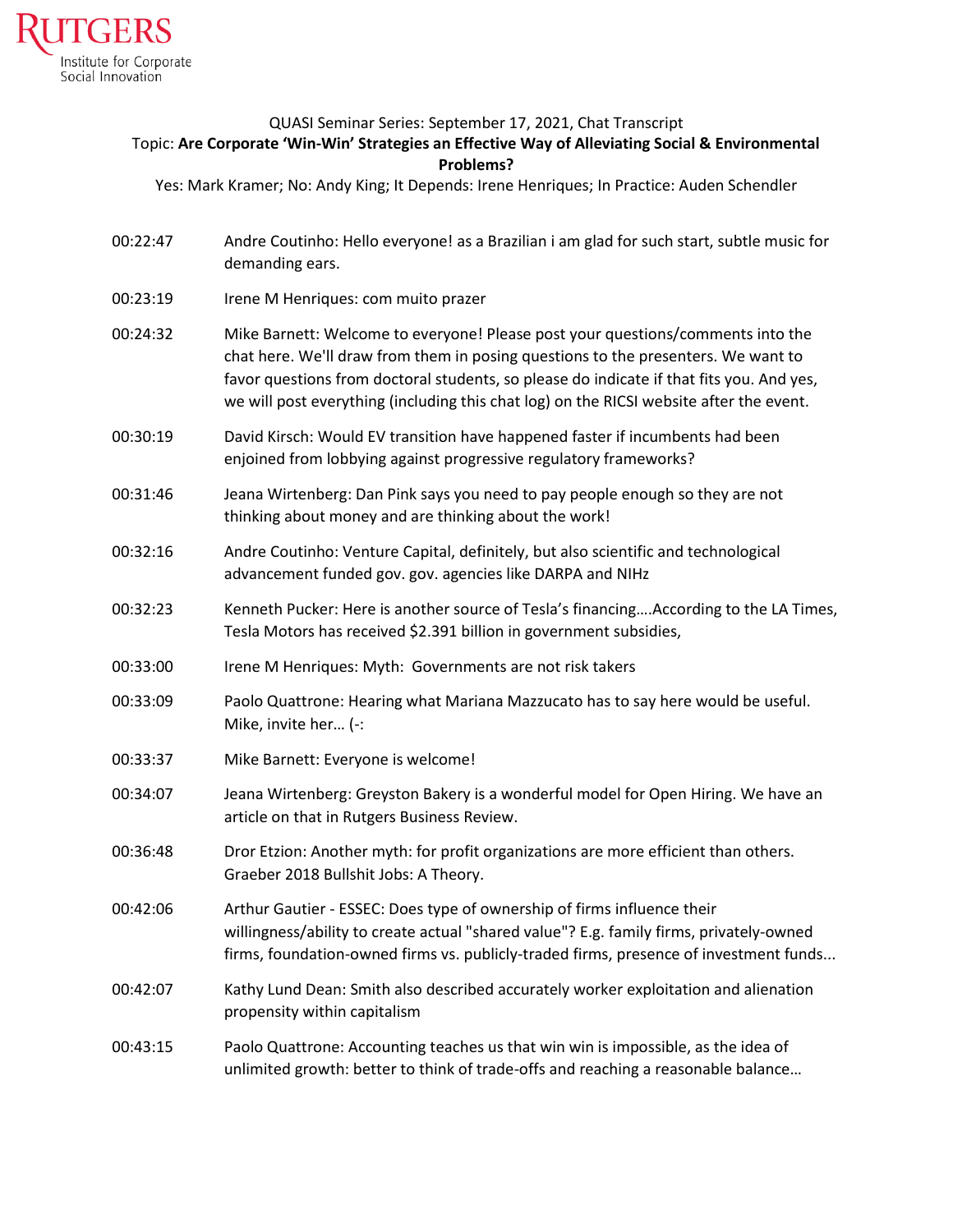

| 00:44:52 | mthompson: Trade-offs raise issues of power and often result in maintaining the status<br>quo?                                                                                                                                                                                                                                                                                                                                                                                              |
|----------|---------------------------------------------------------------------------------------------------------------------------------------------------------------------------------------------------------------------------------------------------------------------------------------------------------------------------------------------------------------------------------------------------------------------------------------------------------------------------------------------|
| 00:45:09 | Mike Barnett: Wasn't expecting animation -- this is awesome!                                                                                                                                                                                                                                                                                                                                                                                                                                |
| 00:45:25 | Paolo Quattrone: Hmm alignment raises issues of power. Trade-off create a space for<br>conversation?                                                                                                                                                                                                                                                                                                                                                                                        |
| 00:46:30 | mthompson: Trade off assumes a fixed situation - how about combining elements to<br>find more optimal solutions?                                                                                                                                                                                                                                                                                                                                                                            |
| 00:47:29 | Paolo Quattrone: Just published this, sorry for self-advertisement:<br>https://www.emerald.com/insight/content/doi/10.1108/AAAJ-04-2021-5233/full/html                                                                                                                                                                                                                                                                                                                                      |
| 00:48:20 | Sandra Waddock (she/her, Wampanoag/Nipmuc Lands): My last paper with Jegoo Lee<br>and Sam Graves on the CSR-FP issue: Doing Good Does Not Preclude Doing Well. Jegoo<br>Lee, Samuel Graves, and Sandra Waddock. Social Responsibility Journal, 2018, 14(4),<br>764-781, DOI: https://doi.org/10.1108/SRJ-03-2017-0044, Doesn't preclude it, but<br>doesn't necessarily lead to it, either.                                                                                                  |
| 00:49:21 | Paolo Quattrone: @Sandra thanks for sharing!                                                                                                                                                                                                                                                                                                                                                                                                                                                |
| 00:49:52 | Sarah Ku: Cases are contextualized explanations, not necessarily generalizable. Of<br>course it's misleading to assume that one case can be translated to mass situations but<br>it's also misleading to assume that business models and landscapes are static and don't<br>evolve. Cases may represent exceptions during certain contexts and time periods but<br>could represent the rule later on.                                                                                       |
| 00:58:59 | Gerardus Lucas: Many of these cases seem large scale Hawthorne effects: the win-win<br>arises in situation where participants are hugely motivated to achieve social value aside<br>from meeting certain other necessary conditions, but not scalable long term as such<br>high motivational energy is not sustainable nor replicable in more 'normal' contexts                                                                                                                             |
| 00:59:37 | Mike Barnett: Yes. Also may depend on competitive advantage, and so can't be scaled<br>across industries without eliminating profit.                                                                                                                                                                                                                                                                                                                                                        |
| 01:00:31 | David Kirsch: On the history of the electric vehicle, I hope the Rutgers community will<br>not mind my citing a RUP book https://www.rutgersuniversitypress.org/the-electric-<br>vehicle-and-the-burden-of-history/9780813528090                                                                                                                                                                                                                                                            |
| 01:00:42 | Mike Barnett: We'll allow it ;)                                                                                                                                                                                                                                                                                                                                                                                                                                                             |
| 01:01:27 | Andre Coutinho: Well done Irene by bringing a "complexity lense" to the issue.                                                                                                                                                                                                                                                                                                                                                                                                              |
| 01:05:10 | Sarah Ku: @Irene Thank you for emphasizing the importance of incorporating<br>sustainability into business models. Relying too much on thought leaders and policies to<br>tackle these problems takes too long and assumes that governments are the only actors<br>that can move the needle forward. But the role of corporations in sustainability issues is<br>substantial, so their continued exclusion from being part of the solution is both ethically<br>and economically deficient. |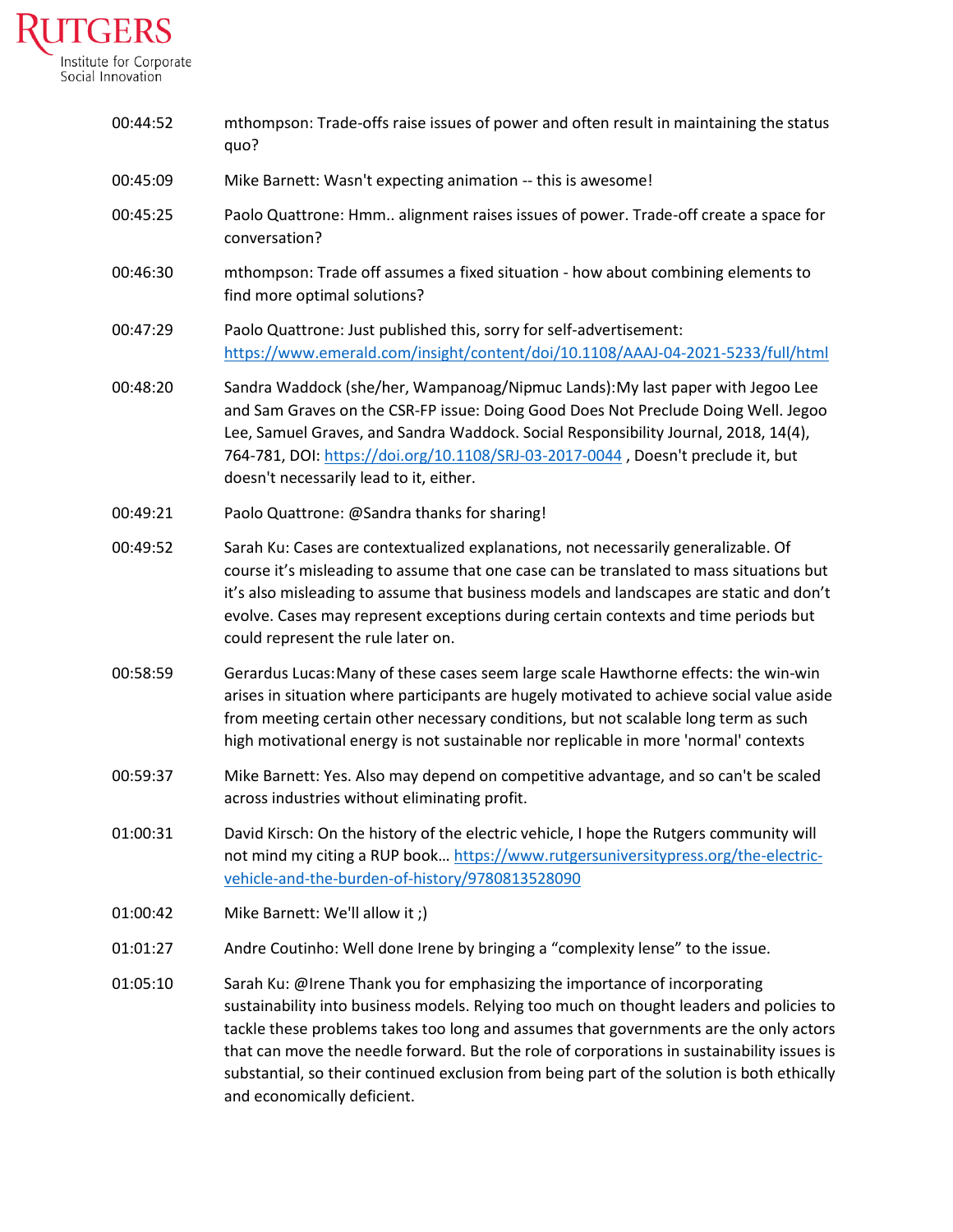

- 01:06:33 Arthur Gautier ESSEC: How do panelists reflect on the ozone depletion regulations, what role businesses played (if any), and what can we learn from this historical case to think about climate change regulations? 01:07:13 mthompson: Ozone was a tame problem…..?
- 01:08:20 Mike Barnett: We'll post Auden's slides (and all others) on the RICSI website
- 01:14:48 Irene M Henriques: @Arthur Gautier The ozone case is unique in that it involved a few players and the US and UK governments stated that something must be done (government threat).
- 01:14:52 mthompson: Beck called it organised irresponsibility
- 01:15:52 Gary Cohen: Mike, I'll have some questions/comments if time permits.
- 01:16:12 Mike Barnett: Yes, we'll have time.
- 01:17:23 Dror Etzion: I am sympathetic to the "No" argument. The proposed remedy is to increase gov't power and control. I am sympathetic to that too. But realpolitik-wise, with American approval of gov't at around 15%, and numbers not much higher in other countries, is there a popular base of support for this remedy?
- 01:20:49 Irene M Henriques: Ozone was not tame but we knew the direct source! A substitute to CFCs were found
- 01:22:48 Jeana Wirtenberg: Can any of you speak to the role of business schools in educating a new generation of leaders in addressing these wicked problems?
- 01:23:28 Sandra Waddock (she/her, Wampanoag/Nipmuc Lands):The issue here is that most companies, even when attempting to gain competitive advantage through shared value or win/win solutions, still respond to the pressures from their ecosystem--e.g., for profits in the relative short term. What is really needed is system transformation that repurposes businesses. Individual companies making changes will \_never\_ make system change.
- 01:23:55 Arthur Gautier ESSEC: Thanks Irene.
- 01:24:30 Sarah Ku: +1 Irene and Sandra
- 01:24:51 Robert Bwana: Does the fact that responsibility tends to fall under marketing and communication departments suggest what companies think of the problem?
- 01:25:30 Paolo Quattrone: @Robert, well said. This is why if corporate governance and accounting are not changed companies will not have the right incentives
- 01:25:59 Sarah Dadush, Rutgers Law School -- she/her: As Mark said, shared value is likely most meaningful/transformational when companies actually change their internal governance structures and their business models. Should this type of change be required by government? Should / could we move toward a more generalized model, not (just) of shared value, but of "shared responsibility"?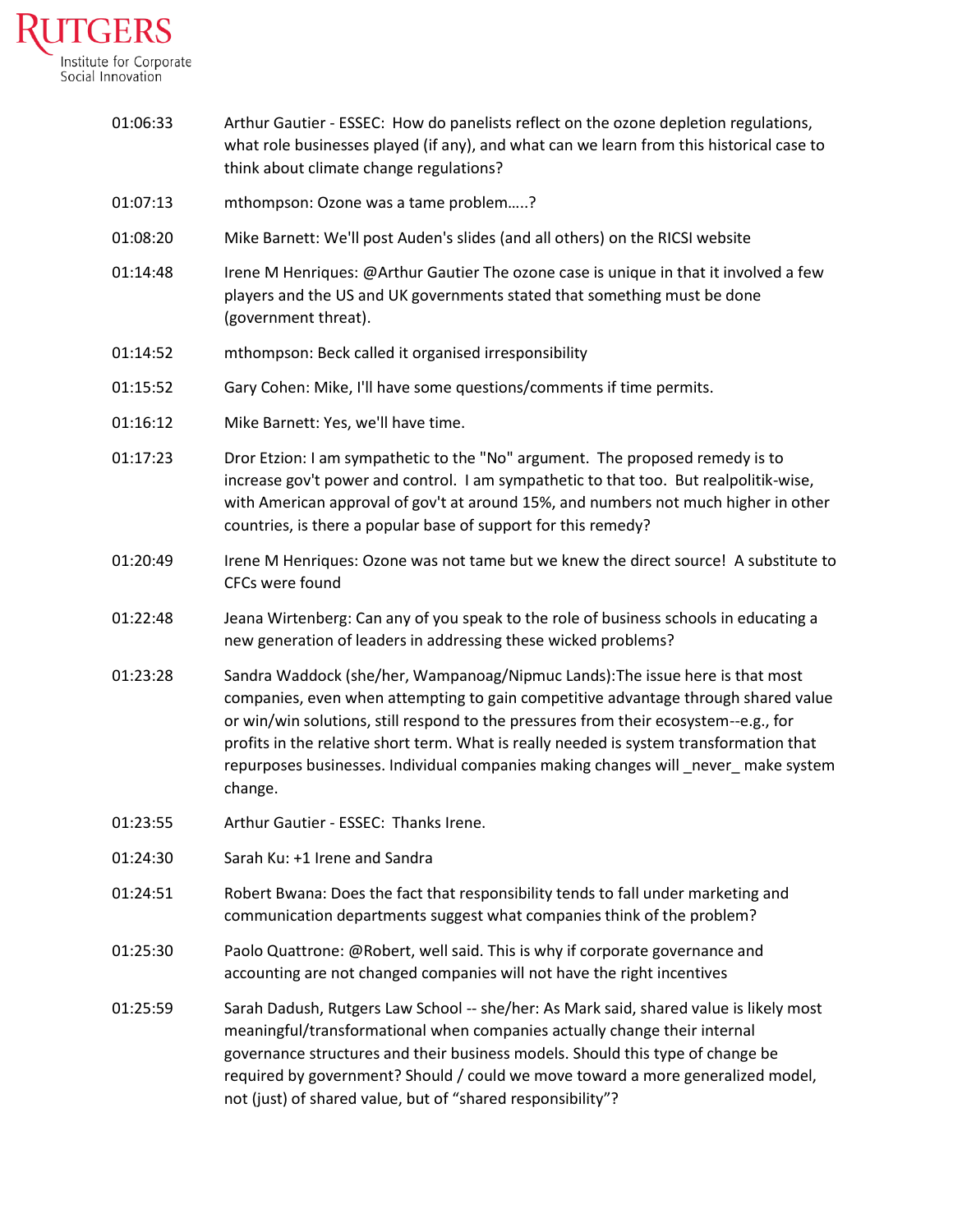

| 01:27:23 | Kenneth Pucker: How is it that a company like Nestle can be cited as a paragon of<br>Shared Value when their own internal assessment revealed that close to 70% of their<br>own products failed to meet a "recognized definition of health."                                                                                                                                                   |
|----------|------------------------------------------------------------------------------------------------------------------------------------------------------------------------------------------------------------------------------------------------------------------------------------------------------------------------------------------------------------------------------------------------|
| 01:27:37 | Rama Mohana Turaga: Isn't win-win kind of endogenous. Strong government regulation<br>or labor or consumer organizing push up the costs of not doing enough on sustainability<br>and the equilibrium of win-win is more likely to converge to a social optimum. Maybe I<br>am not understanding win-win correctly?                                                                             |
| 01:28:17 | Paolo Quattrone: @Sarah A change from for measuring profit to measuring Value-added<br>and how the production and distribution of value consumes resources is the first step.                                                                                                                                                                                                                  |
| 01:29:45 | Dror Etzion: What's to prevent all the academics on this call from co-authoring a short<br>paper calling out these examples of hypocrisy, as Auden suggests? It should be pretty<br>straightforward if we set our minds to it. I bet even Nature might publish it.                                                                                                                             |
| 01:30:07 | Paolo Quattrone: @Dror I second that.                                                                                                                                                                                                                                                                                                                                                          |
| 01:30:23 | Mike Barnett: They're already published, Dror                                                                                                                                                                                                                                                                                                                                                  |
| 01:30:27 | Mark Kramer: @Dror, I'm game!                                                                                                                                                                                                                                                                                                                                                                  |
| 01:30:38 | Robert Tomasko: Applause for QUASI for bringing the practitioner voice into the<br>discussion!                                                                                                                                                                                                                                                                                                 |
| 01:32:22 | Sarah Ku: Yes, I appreciate QUASI's incorporation of practitioners but I think it's also<br>important to highlight the very racially skewed perspectives on today's session                                                                                                                                                                                                                    |
| 01:32:22 | Kathy Lund Dean: @Andrew-- the left keeps thinking logic and morality will win the day.<br>See COVID responses                                                                                                                                                                                                                                                                                 |
| 01:32:31 | Sarah Dadush, Rutgers Law School -- she/her: The documentary The New Corporation<br>makes exactly Andrew's point                                                                                                                                                                                                                                                                               |
| 01:32:36 | mthompson: Win-win, net zero - kicking the can down the road                                                                                                                                                                                                                                                                                                                                   |
| 01:32:54 | Sandra Waddock (she/her, Wampanoag/Nipmuc Lands):@Andy, yes, @Dror, yes. But<br>what does need to be done?                                                                                                                                                                                                                                                                                     |
| 01:33:28 | Gerardus Lucas: I guess when social activism became a branding opportunity, whether<br>for celebs, companies, politicians, etc                                                                                                                                                                                                                                                                 |
| 01:35:13 | Sandra Waddock (she/her, Wampanoag/Nipmuc Lands): If we listen carefully to Irene,<br>we begin to see that systemic issues like the ones being discussed required _systemic_<br>solutions, which is likely to mean that there is no magic bullet, no one solution, but<br>rather a whole system of different solutions, drawing key leverage points somehow,<br>that begin to shift the sytem. |
| 01:36:22 | Sarah Ku: Preach, @Irene!                                                                                                                                                                                                                                                                                                                                                                      |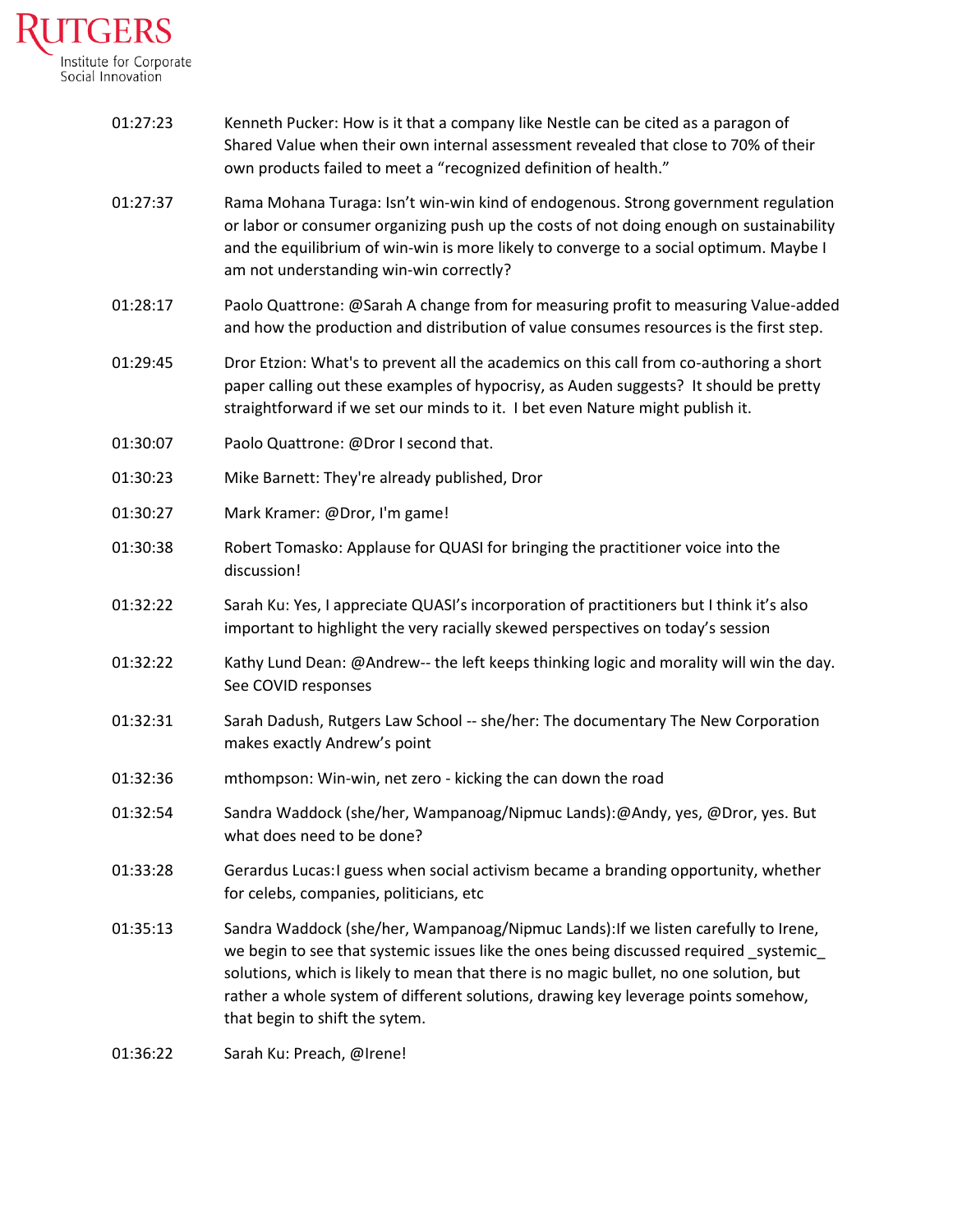

| 01:36:28 | Robert Bwana: I believe you are referring to Rutger Bregman @irene. A historian who<br>was invited to Davos                                                                                                                                                                                                                                                             |
|----------|-------------------------------------------------------------------------------------------------------------------------------------------------------------------------------------------------------------------------------------------------------------------------------------------------------------------------------------------------------------------------|
| 01:36:44 | Gerardus Lucas: His name is Rutger Bregman FYI, see<br>https://www.youtube.com/watch?v=r5LtFnmPruU                                                                                                                                                                                                                                                                      |
| 01:37:20 | Dror Etzion: I'm kind of aligned with Anand Giridharadas that Davos is more a problem<br>than a solution                                                                                                                                                                                                                                                                |
| 01:37:38 | Irene M Henriques: Yes Rutger Bregman!                                                                                                                                                                                                                                                                                                                                  |
| 01:37:40 | Sarah Dadush, Rutgers Law School -- she/her: @Irene, but it's not just about having<br>more money to address social and environmental issues, it's also about addressing how<br>those social and environmental issues come into being                                                                                                                                   |
| 01:37:45 | Kathy Lund Dean: The short term vs long term time horizon must be addressed with any<br>meaningful solutions                                                                                                                                                                                                                                                            |
| 01:37:51 | Auden Schendler: But I think that guy called them out--saying that they wanted to do<br>everything but change tax policy                                                                                                                                                                                                                                                |
| 01:38:26 | Andrew King: All companies create shared value.                                                                                                                                                                                                                                                                                                                         |
| 01:39:20 | Richard Vail: Creating shared loss?                                                                                                                                                                                                                                                                                                                                     |
| 01:39:29 | Irene M Henriques: @Sara I agree but government revenues fund education, healthcare,<br>the social safety net.                                                                                                                                                                                                                                                          |
| 01:40:09 | Sandra Waddock (she/her, Wampanoag/Nipmuc Lands):@Kenneth Pucker, yes!                                                                                                                                                                                                                                                                                                  |
| 01:41:07 | David Kirsch: Rules = institutions of capitalism. We don't really talk about capitalism<br>much, either casually or in our research.                                                                                                                                                                                                                                    |
| 01:41:21 | mthompson: I like the emphasis on changing rules of the game but is the US democratic<br>system too broken for this to happen?                                                                                                                                                                                                                                          |
| 01:42:10 | Dror Etzion: But did folks hear Andy say that morals and leadership are fairy dust?                                                                                                                                                                                                                                                                                     |
| 01:42:13 | Juan Francisco Chavez R.: What is your experience in regard to how business students<br>learn about the relationship between business and government. In my experience, I<br>perceive students receive a message that governments and regulation are not good for<br>business, and should be kept at a minimum. How to solve wicked problems if that is the<br>mindset? |
| 01:43:26 | Andrew King: Step 1: protect democracy, Step 2: act out for climate change.                                                                                                                                                                                                                                                                                             |
| 01:43:50 | Robert Bwana: How much can academia impact companies? If it takes 15-20+ years for<br>graduates to reach decision making upper management level surely that would be too<br>little too late?                                                                                                                                                                            |
| 01:44:18 | Andrew King: Step 0: stop publishing false hope.                                                                                                                                                                                                                                                                                                                        |